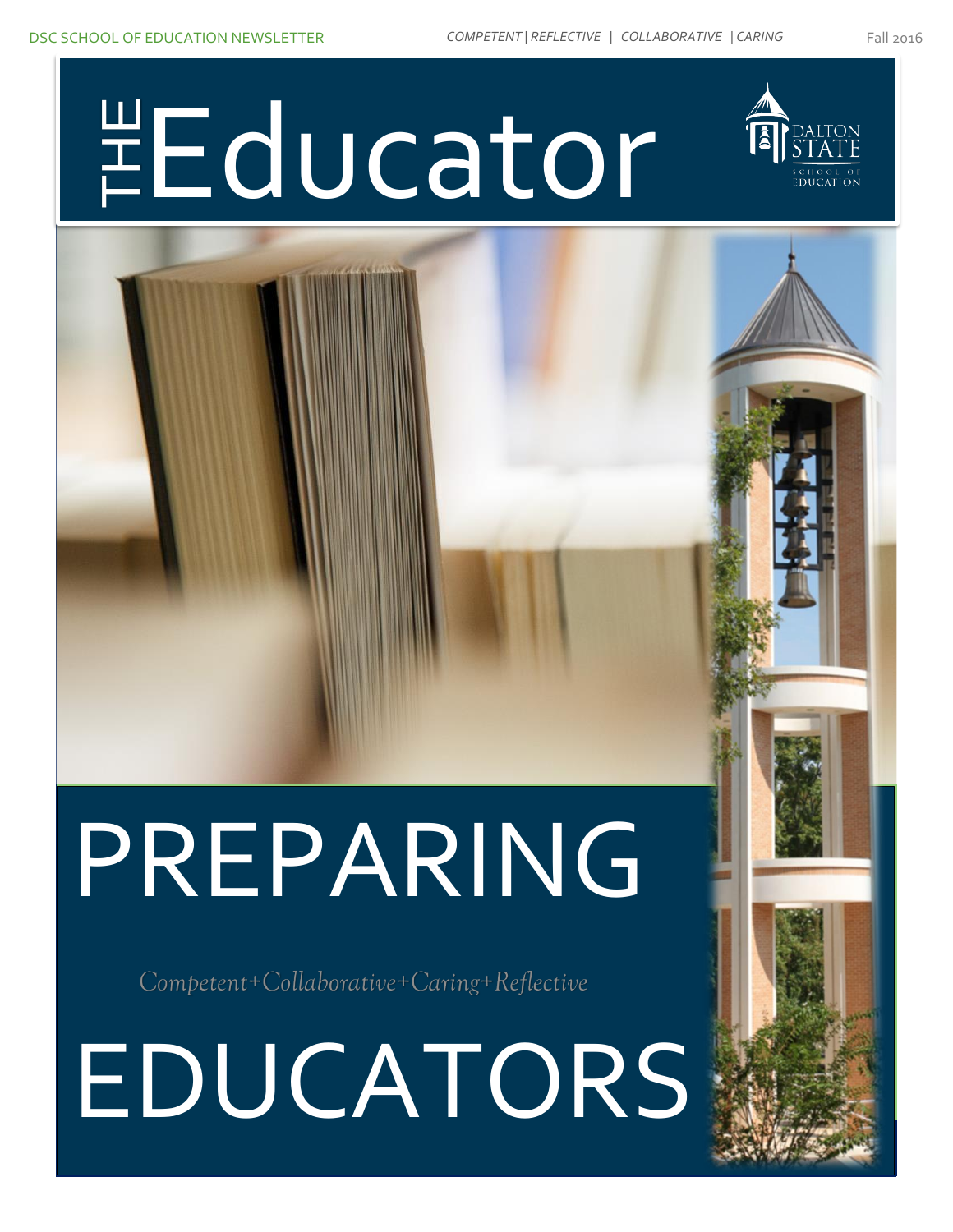### **Dalton State School of Education –**

### **Dean's Message**

In the School of Education, we have much of which to be proud. Several of our faculty and some of our teacher candidates and education majors are participating in Learning Academies. Through the Learning Academies, they are working with parents and children to build early literacy skills. Our teacher candidates are passing GACE with great success. In addition, teacher candidates' scores on edTPA are surpassing state and national averages on many of the elements of the evaluation. The number of our graduates securing jobs shortly after graduation is on the rise and surpassed 80% in Spring 2016. Some of our graduates have secured teaching positions before they even finish their student teaching semester. Teacher candidates have presented at state and national conferences. We have two established Professional Developmental Schools, one with Blue Ridge

Elementary in Dalton Public Schools and one with Eastbrook Middle School in Whitfield County Schools. We are expanding the counties in which our teacher candidates can be placed. In fact, we have recently signed a Memorandum of Understanding with Savannah-Chatham Schools. We added the Autism Endorsement this academic year, and our first classes are being offered this semester. Faculty continue to contribute to the community and their professions. Despite all of these successes, we are firmly committed to continuous improvement in our programs. With that in mind, we will be launching a system of interviews with some of our graduates to learn how well they were prepared when they entered the classroom and to garner suggestions from them for program improvement. Looking forward, fifteen teacher candidates will travel to Mexico during spring break with two School of Education faculty. We are also pleased to know that a minimum of six teacher candidates will offer

science and literacy lessons at summer feeding sites this summer. Teacher candidates will be selected to participate in this endeavor, funded with a GOSA (Governor's Office of Student Achievement), through a competitive application process. We also are in the planning stage for another Professional Development School with a partner in a third county. The School of Education sets a high priority on building reciprocal and successful partnerships with the public schools in our region.

-Sharon Hixon

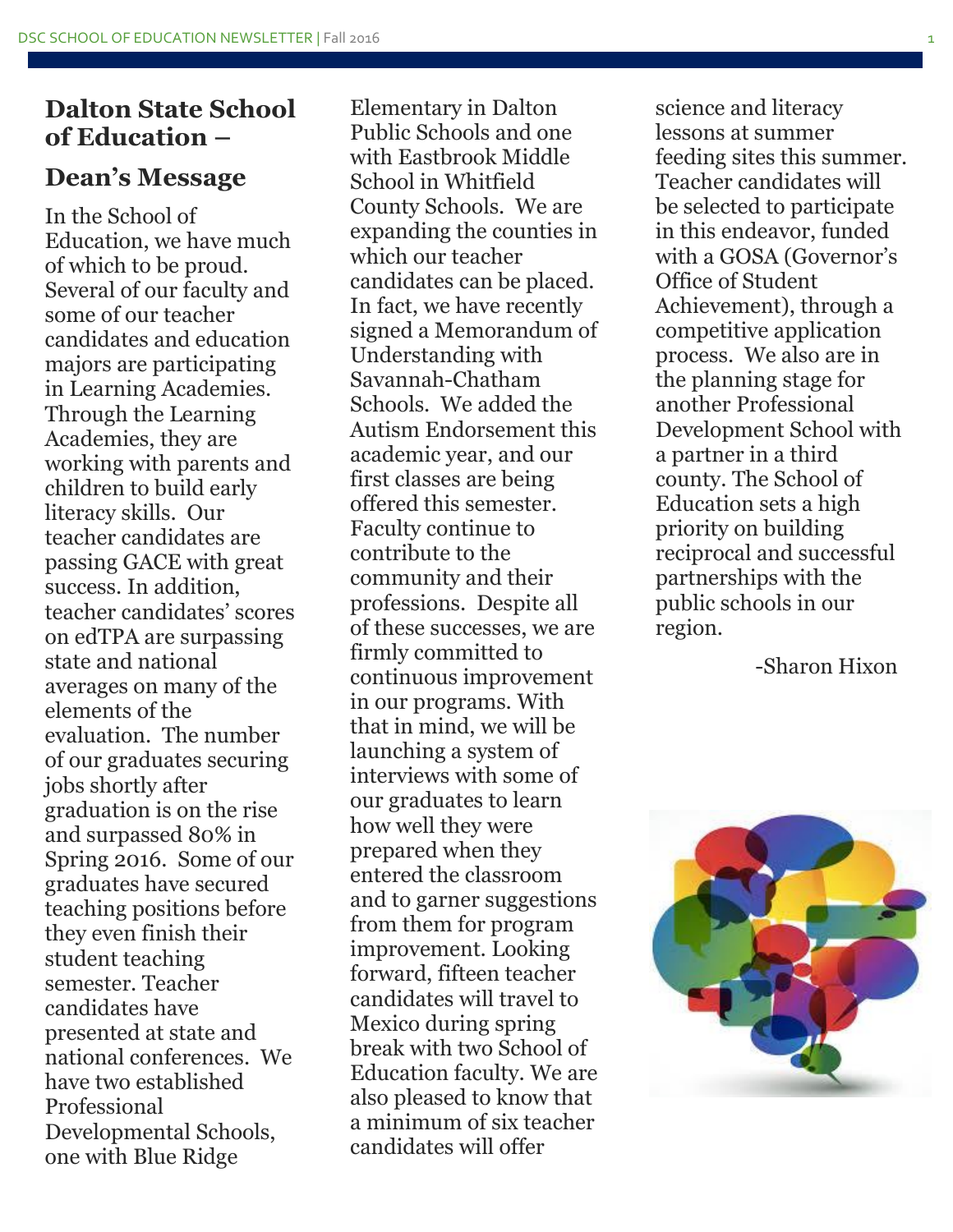**Dalton State School of Education and GA School for the Deaf-**



In September of this semester the SoE has had the privilege of visiting the GA School for the Deaf as well as having some of their faculty visit the SoE. "This experience has been one of the most rewarding learning experiences of my semester". –Block I Student

### **School of Education Promotes Program at UNG**



In October of 2016, two block III students, Madison Ellis and Julia Bowen (along with Mr. Overstreet) attended the PAGE Conference to promote the school of education at the University of North Georgia. This conference had over 180 high school students within the region looking at areawide educational programs. The Professional Association of Georgia Educators provides

educators with professional learning that enhances competence, confidence and leadership skills, leading to higher achievement for students. "Our program was indeed the most popular and well-attended by these high school students who aspire to be teachers" – Mr. Overstreet

# **Dalton State School of Education Technology in Action**

This semester, the SoE has intentionally guided the technology learning experience for all teacher candidates. We have had special guests from Southern Adventist



University, Whitfield

County Schools, RESA as well as current teachers within the area deliver practical hands-on technology experiences for our teacher candidates.

# **Dalton State School of Education and Blue Ridge Elementary**



During the fall semester of 2016, many of our block III students held class at our Learning Partner School, Blue Ridge Elementary. "This is what it's all about – Practical learning at its best" – Dr. Lovey Mesco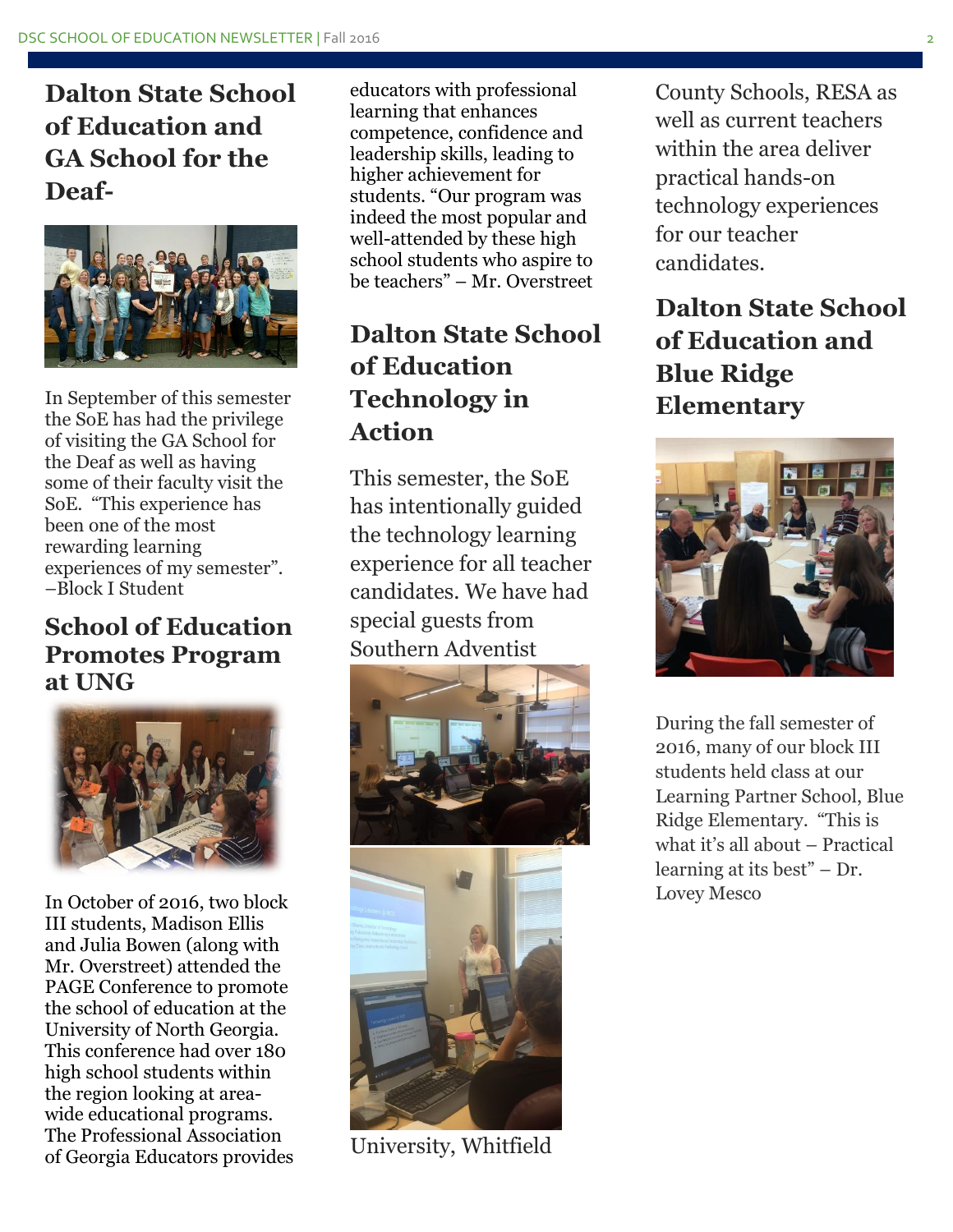

# **Dalton State Graduates – Fall 2017**

Congratulations to the graduating class of "Fall 2017" cohort. You will all be great teachers! Good luck as you go out and make a difference in the lives of so many young people.









## **Dalton State Graduate Found Sense of Belonging in School**



Our very own, Nubia Ruiz was featured in the DSC News this semester. Nubia Ruiz credits much of her success in returning home and attending Dalton State College. She states; "I love the small community at Dalton State,". "I could go anywhere I wanted, and I did. But I belong at Dalton State. I think it's so important to go to school where you want to live and work if you can. You can immerse yourself in the community, get to know where you'll be working and make a difference." You can read more of the story at: [https://www.daltonstate.edu/about/news.cm](https://www.daltonstate.edu/about/news.cms/2016/153/dalton-state-graduate-found-sense-of-belonging-in-school-) [s/2016/153/dalton-state-graduate-found](https://www.daltonstate.edu/about/news.cms/2016/153/dalton-state-graduate-found-sense-of-belonging-in-school-)[sense-of-belonging-in-school-](https://www.daltonstate.edu/about/news.cms/2016/153/dalton-state-graduate-found-sense-of-belonging-in-school-)